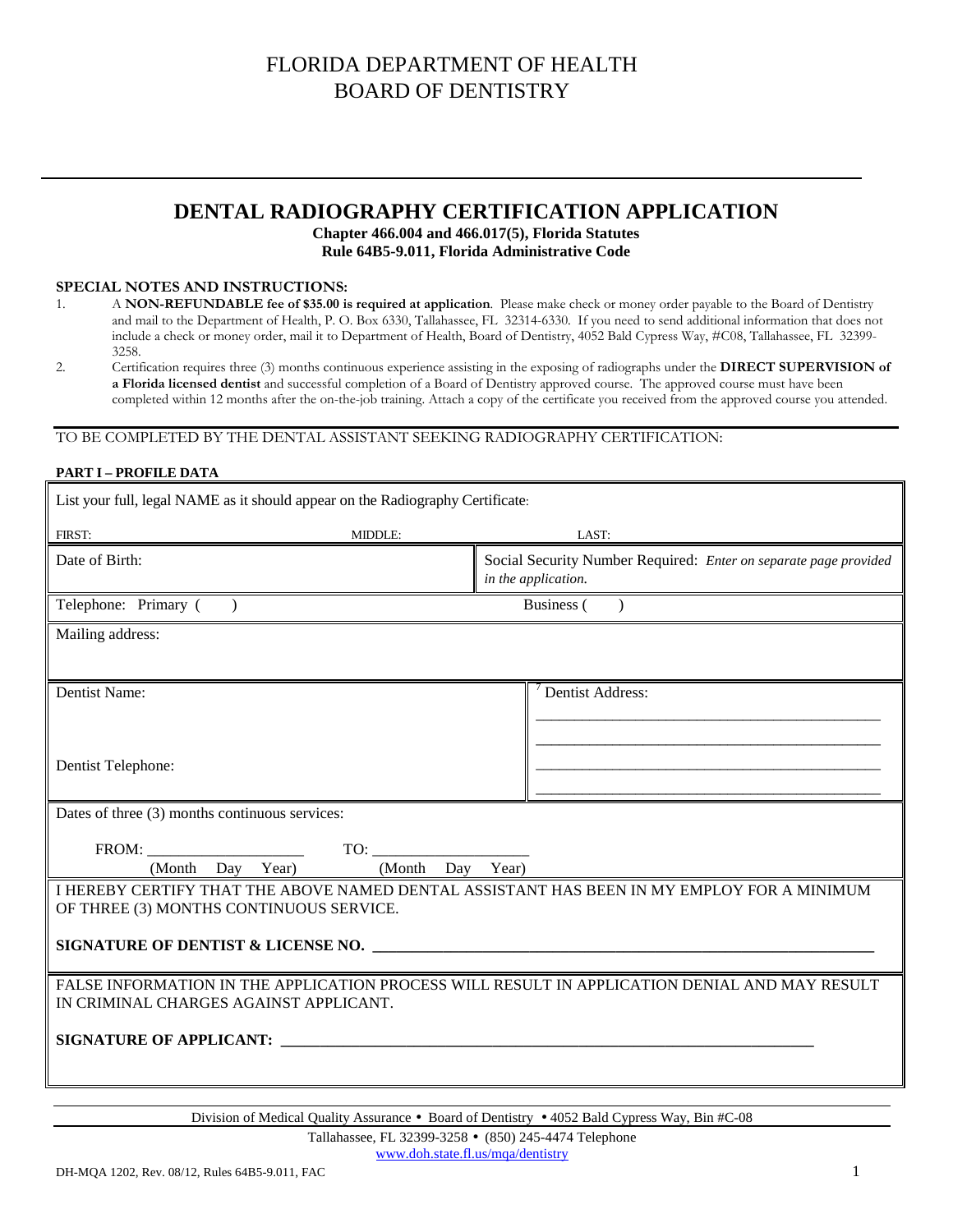### **TO BE COMPLETED BY THE DENTAL ASSISTANT SEEKING RADIOGRAPHY CERTIFICATION: PART II - PERSONAL AND LICENSURE HISTORY**

#### ALL OF THE FOLLOWING QUESTIONS MUST BE ANSWERED.

If you answer "YES" to ANY of the following questions, explain in full by addendum to the application. You must make a statement that includes, but is not limited to, the date(s), location(s), specific circumstances, practitioners and/or treatment involved, etc., pertaining to the "YES" answer. Any "YES" answer must be substantiated by either official documents sent directly to the board office from the respective state licensing board or official copies of court records. A "YES" answer is NOT an automatic cause for denial of licensure.

*NOTE: Obtaining or attempting to obtain a license by bribery, fraud, or knowing misrepresentation is a violation of the Dental Practice Act and may result in the denial of licensure, suspension or revocation of license, and/or other penalty under section 466.028, Florida Statutes, or Rule Chapter 64B5-13, F.A.C.* 

| Have you ever been convicted of, or entered a plea of guilty, nolo contendere, or no contest to a crime in any<br>jurisdiction other than a minor traffic offense? You must include all misdemeanors and felonies, even if<br>adjudication was withheld by the court so that you would not have a record or conviction. Driving under the<br>influence or driving while impaired is not a minor traffic offense for purposes of this question.<br>If yes, please list date, jurisdiction (state and county), offense, disposition, and all other relevant information<br>on reverse side or an attached sheet                                                                      | <b>YES</b> | N <sub>O</sub> |
|------------------------------------------------------------------------------------------------------------------------------------------------------------------------------------------------------------------------------------------------------------------------------------------------------------------------------------------------------------------------------------------------------------------------------------------------------------------------------------------------------------------------------------------------------------------------------------------------------------------------------------------------------------------------------------|------------|----------------|
| IMPORTANT NOTICE: Applicants for licensure, certification or registration and candidates for examination may be excluded<br>from licensure, certification or registration if their felony conviction falls into certain timeframes as established in Section<br>456.0635(2), Florida Statutes. If you answer YES to any of the following questions, please provide a written explanation for each<br>question including the county and state of each termination or conviction, date of each termination or conviction, and copies of<br>supporting documentation to the address below. Supporting documentation includes court dispositions or agency orders where<br>applicable. |            |                |
| 1. Have you been convicted of, or entered a plea of guilty or nolo contendere to, regardless of adjudication, a<br>felony under Chapter 409, F.S. (relating to social and economic assistance), Chapter 817, F.S. (relating to<br>fraudulent practices), Chapter 893, F.S. (relating to drug abuse prevention and control) or a similar felony<br>offense(s) in another state or jurisdiction?<br>(If you responded "no", skip to #2.)                                                                                                                                                                                                                                             | <b>YES</b> | N <sub>O</sub> |
| a. If "yes" to 1, for the felonies of the first or second degree, has it been more than 15 years from the date of the<br>plea, sentence and completion of any subsequent probation?                                                                                                                                                                                                                                                                                                                                                                                                                                                                                                | <b>YES</b> | N <sub>O</sub> |
| b. If "yes" to 1, for the felonies of the third degree, has it been more than 10 years from the date of the plea,<br>sentence and completion of any subsequent probation? (This question does not apply to felonies of the third<br>degree under Section 893.13(6)(a), Florida Statutes).                                                                                                                                                                                                                                                                                                                                                                                          | <b>YES</b> | N <sub>O</sub> |
| c. If "yes" to 1, for the felonies of the third degree under Section 893.13(6)(a), Florida Statutes, has it been<br>more than 5 years from the date of the plea, sentence and completion of any subsequent probation?                                                                                                                                                                                                                                                                                                                                                                                                                                                              | <b>YES</b> | NO             |
| d. If "yes" to 1, have you successfully completed a drug court program that resulted in the plea for the felony<br>offense being withdrawn or the charges dismissed? (If "yes", please provide supporting documentation).                                                                                                                                                                                                                                                                                                                                                                                                                                                          | <b>YES</b> | NO             |
| 2. Have you been convicted of, or entered a plea of guilty or nolo contendere to, regardless of adjudication, a<br>felony under 21 U.S.C. ss. 801-970 (relating to controlled substances) or 42 U.S.C. ss. 1395-1396 (relating<br>to<br>public health, welfare, Medicare and Medicaid issues)?                                                                                                                                                                                                                                                                                                                                                                                     | <b>YES</b> | N <sub>O</sub> |
| a. If "yes" to 2, has it been more than 15 years before the date of application since the sentence and any<br>subsequent period of probation for such conviction or plea ended?                                                                                                                                                                                                                                                                                                                                                                                                                                                                                                    | <b>YES</b> | N <sub>O</sub> |

Division of Medical Quality Assurance • Board of Dentistry • 4052 Bald Cypress Way, Bin #C-08

Tallahassee, FL 32399-3258 • (850) 245-4474 Telephone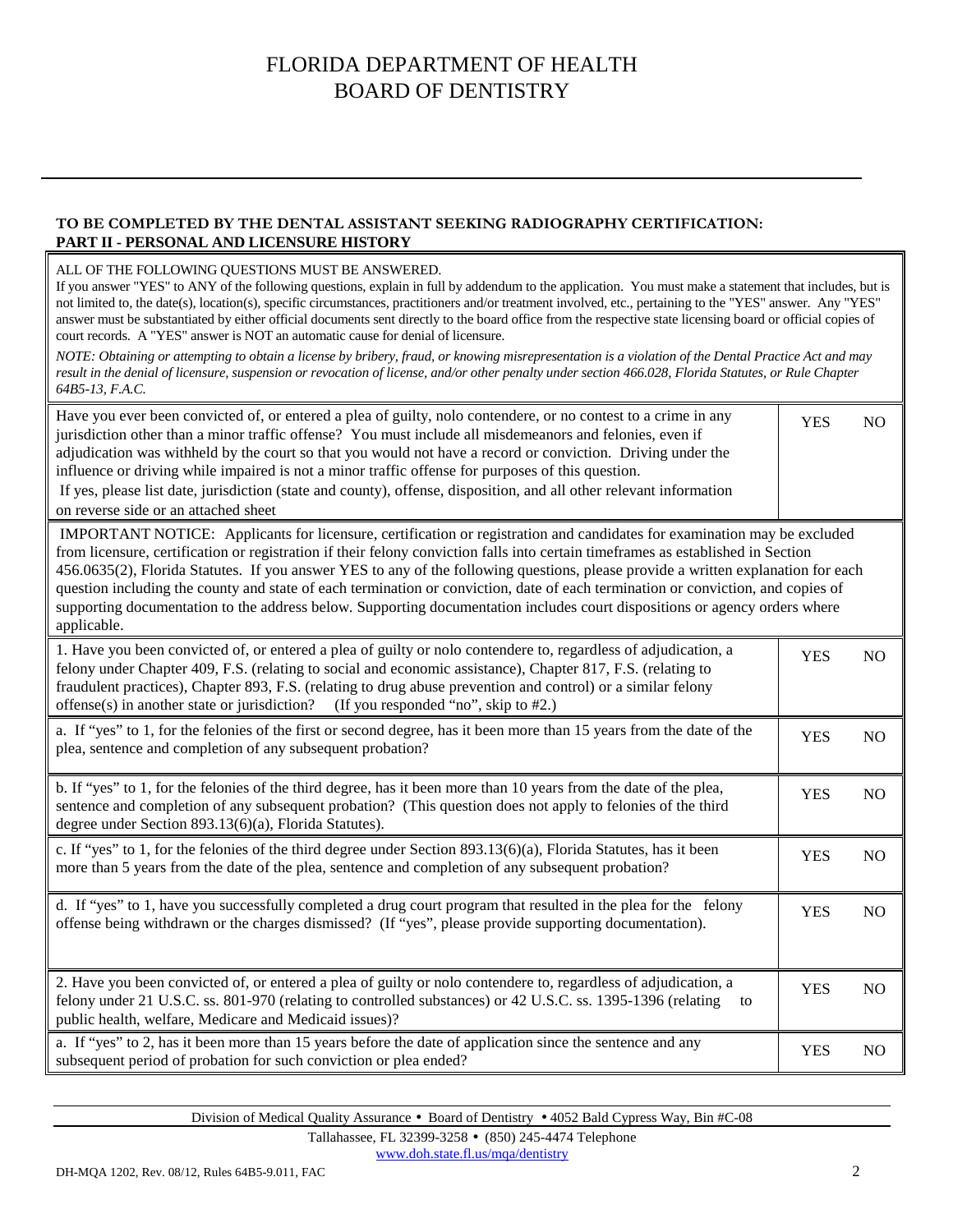| 3. Have you ever been terminated for cause from the Florida Medicaid Program pursuant to Section<br>409.913, Florida Statutes? (If "No", do not answer 3a.)                                                                                                                                                                                                                       | <b>YES</b> | N <sub>O</sub> |
|-----------------------------------------------------------------------------------------------------------------------------------------------------------------------------------------------------------------------------------------------------------------------------------------------------------------------------------------------------------------------------------|------------|----------------|
| a. If you have been terminated but reinstated, have you been in good standing with the Florida Medicaid<br>Program for the most recent five years?                                                                                                                                                                                                                                |            | N <sub>O</sub> |
| 4. Have you ever been terminated for cause, pursuant to the appeals procedures established by the state<br>from any other state Medicaid program (If no, do not answer 4a or 4b.)                                                                                                                                                                                                 |            | N <sub>O</sub> |
| a. Have you been in good standing with a state Medicaid program for the most recent five years?                                                                                                                                                                                                                                                                                   | <b>YES</b> | NO             |
| b. Did the termination occur at least 20 years prior to the date of this application?                                                                                                                                                                                                                                                                                             | <b>YES</b> | <b>NO</b>      |
| 5. Are you currently listed on the United States Department of Health and Human Services Office of<br>Inspector General's List of Excluded Individuals and Entities?                                                                                                                                                                                                              | <b>YES</b> | <b>NO</b>      |
| 6. If "yes" to any of the questions 1 through 5 above, on or before July 1, 2009, were you enrolled in an<br>educational or training program in the profession in which you are seeking licensure that was recognized<br>by this profession's licensing board or the Department of Health? (If "yes", please provide official<br>documentation verifying your enrollment status.) | <b>YES</b> | N <sub>O</sub> |
| 7. Have you ever been denied the right to take any healthcare license or certification examination in any state?                                                                                                                                                                                                                                                                  | <b>YES</b> | N <sub>O</sub> |
| 8. Have you ever been refused a license to practice a healthcare profession or any other license or the renewal<br>thereof in any state?                                                                                                                                                                                                                                          | <b>YES</b> | N <sub>O</sub> |
| 9. Have you ever had a license revoked or a certificate of registration to practice a healthcare profession or any<br>other licensed profession revoked, suspended or otherwise acted against (including probation, fine or<br>reprimand) in a disciplinary proceeding in any state?                                                                                              | <b>YES</b> | N <sub>O</sub> |

Tallahassee, FL 32399-3258 • (850) 245-4474 Telephone www.doh.state.fl.us/mqa/dentistry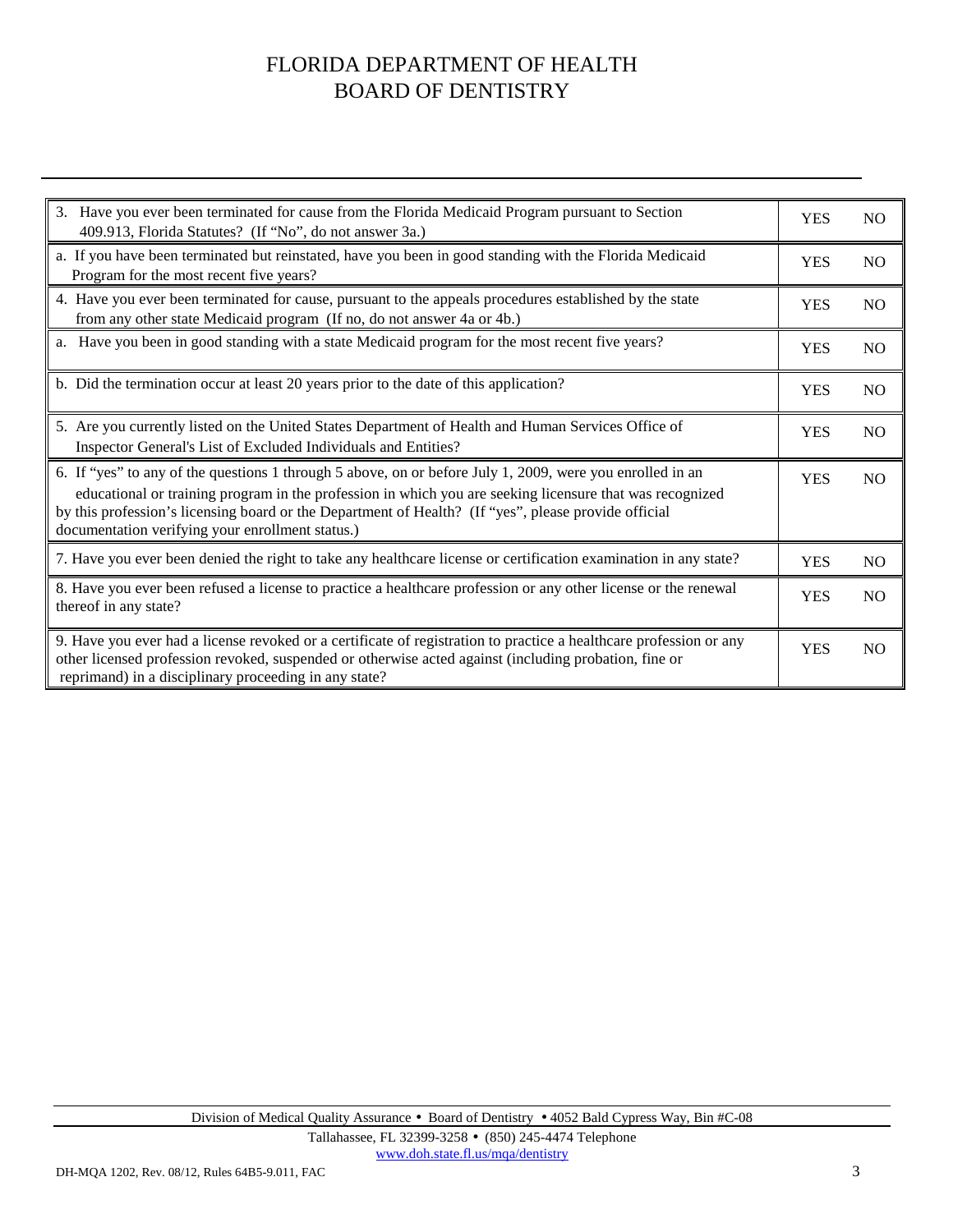#### **PART III- APPLICANT RELEASE**

### **THE FOLLOWING STATEMENT MUST BE COMPLETED:**

#### **APPLICANT RELEASE:**

I, state that I am the person referred to in the foregoing Residency/Intern permit application and supporting documentation, that said application and any supporting documentation are true and accurate.

 I hereby authorize all hospitals, institutions or organizations, my references, personal physicians, employers (past and present), business and professional associates (past and present), and all governmental agencies and instrumentalities (local, state, federal and foreign) to release to the Florida Department of Health any information, files, or records requested by the agency in connection with the processing of this application. I further authorize the Florida Department of Health to release to any organization, individual or group listed above any information which is material to my application.

 I understand that it is my responsibility to supplement my application as needed to reflect any material changes in any circumstance or condition stated in the application which might affect the decision of the department and which takes place between the initial filing of the application and the final granting or denial of residency/intern permit.

 I have carefully read the instructions and questions in the foregoing application and have answered them completely, without reservations of any kind. Should I furnish any false information in this application, or in any supporting documentation, I acknowledge that such an act constitutes cause for denial, disciplinary action, suspension or revocation of my residency/intern permit to practice dentistry under Chapter 466, Florida Statutes, Chapter 456, Florida Statutes, and Chapter 64B5, Florida Administrative Code, in the State of Florida.

I hereby affirm that I have received, read and understood Chapter 466, Florida Statutes, Chapter 456, Florida Statutes, and Chapter 64B5, Florida Administrative Code, and acknowledge that I must abide by them.

| <b>Signature of applicant</b> |
|-------------------------------|
|-------------------------------|

**Date**  $\frac{1}{2}$